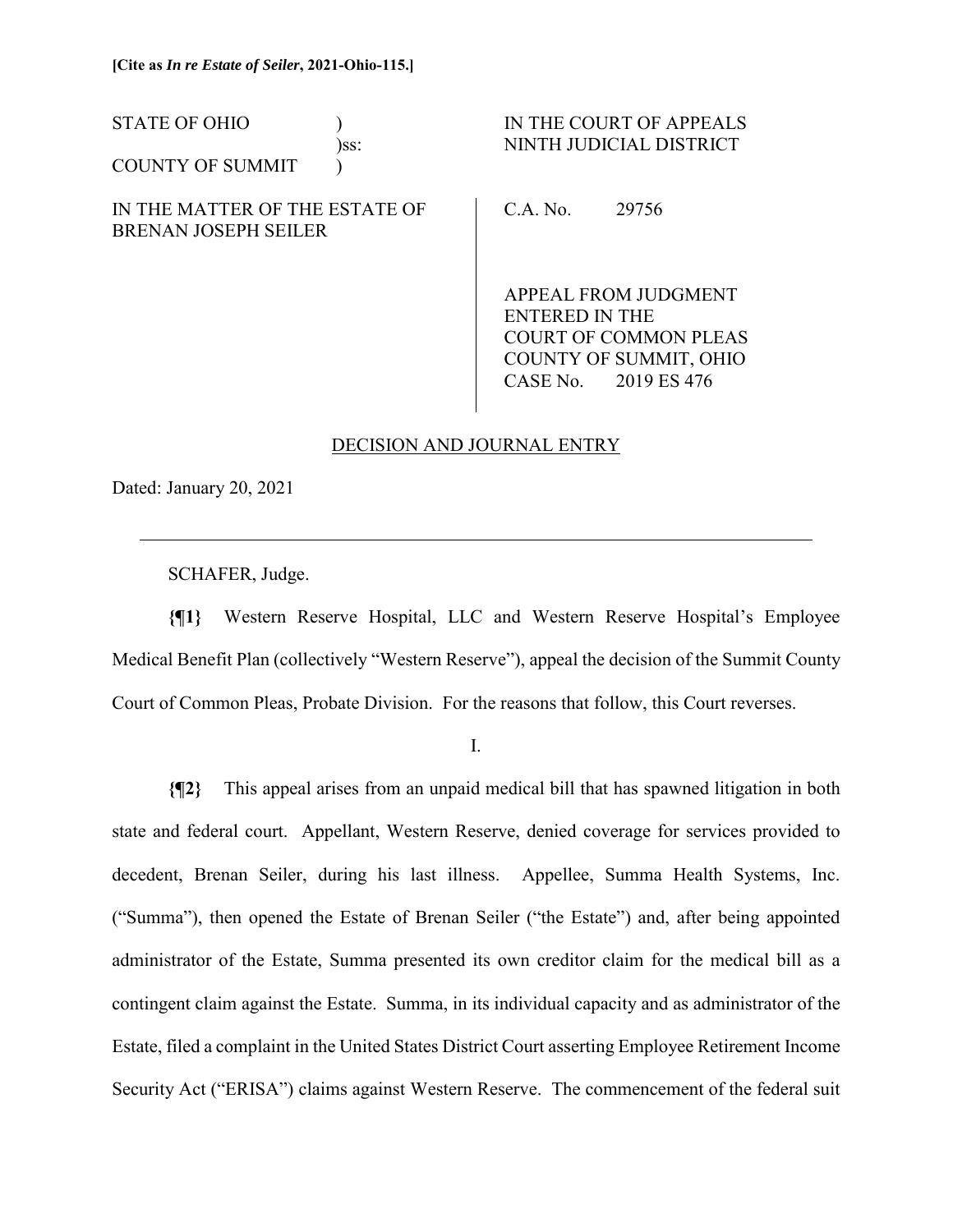prompted Western Reserve to intervene in the probate proceedings to object to Summa's creditor claim.

**{¶3}** The facts underlying the appeal began on May 12, 2018, when Mr. Seiler presented to Summa's emergency room for treatment due to an accidental drug and alcohol overdose. Mr. Seiler remained hospitalized and received care from Summa until he died as a result of his condition several days later, on May 18, 2018.

**{¶4}** Mr. Seiler was an insured, or covered individual, under a health benefit plan through Western Reserve (the "Plan"). As a covered individual, Mr. Seiler was eligible to receive health care benefits for covered services under the Plan. "Covered services" are defined as medically necessary health services as determined by the Plan. Summa is party to a "facility agreement" with the Plan. This facility agreement defines and governs certain aspects of Summa's rights and responsibilities regarding claims for payment of covered services for individuals covered by, or insured through, the Plan.

**{¶5}** "On or about September 12, 2018," Summa submitted a request for "payment in the amount of \$341,339.50 from the Plan for the treatment Summa had provided" to Mr. Seiler between May 12-18, 2018. On October 15, 2018, Western Reserve issued an "Adverse Determination Notice" to Summa, denying Summa's claim for payment. According to Summa, the adverse determination notice stated as the basis for its denial that Mr. Seiler's emergency department visit and hospitalization were the result of illegal activity, to wit: Mr. Seiler's substance abuse, which included illicit drug use and significantly contributed to his cardiac arrest.

 <sup>1</sup>  $<sup>1</sup>$  Neither the adverse determination letter, nor the actual language of that letter appears in</sup> the record.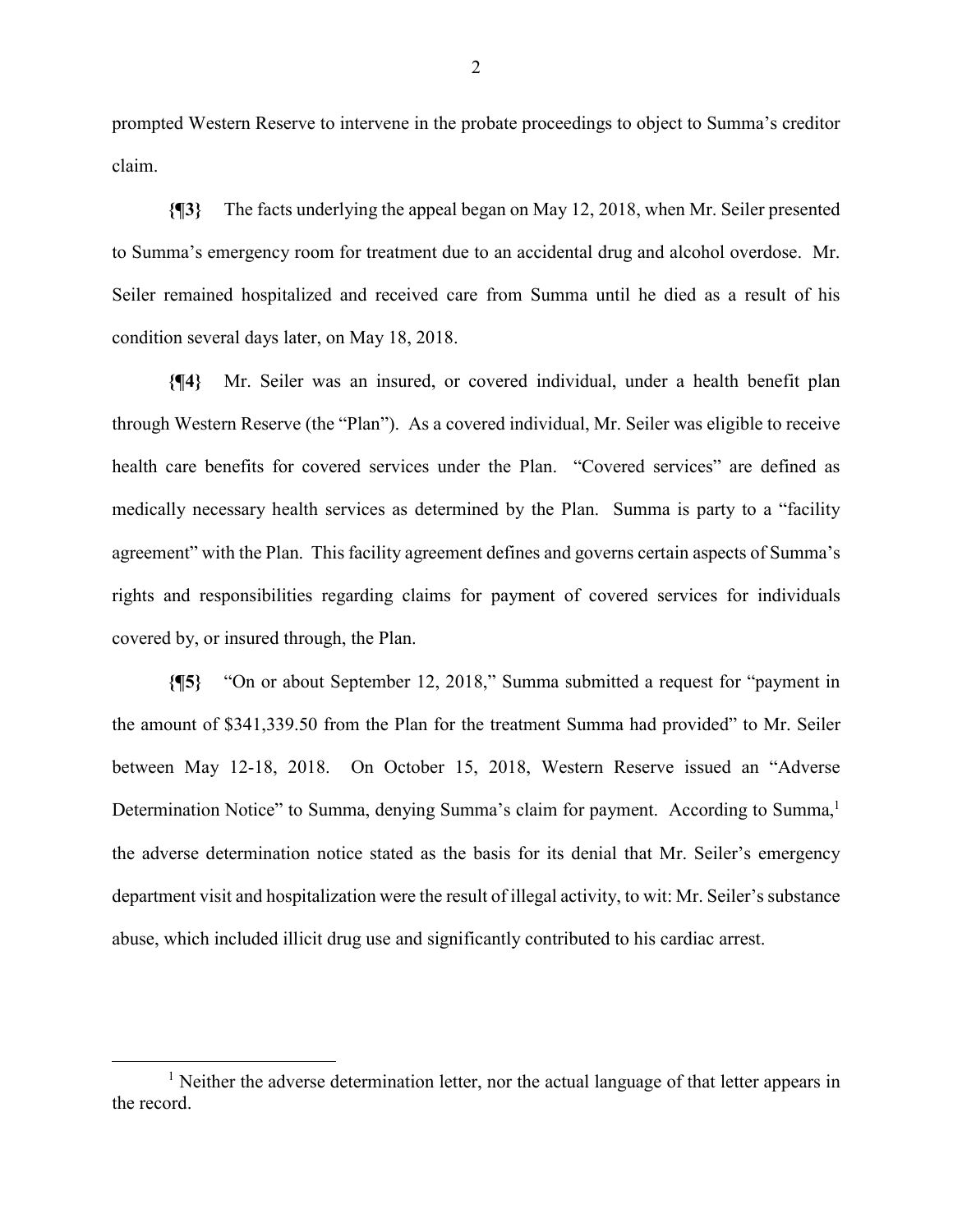**{¶6}** Summa asserted that the adverse determination notice informed Summa of its "right to a second-level appeal and invited Summa to perfect such an appeal \* \* \*." Summa also cited to the facility agreement as the source of an appeals process Summa was required to follow. Regarding appeals and adjustment requests, the facility agreement states:

If [Summa] believes a Claim has been improperly adjudicated for a Covered Service, for which [Summa] timely submitted a Claim to Plan, [Summa] must submit a written request for an appeal or adjustment with Plan within two (2) years from the date of Plan's payment or explanation of payment. The request must be submitted in accordance with Plan's payment appeal process. Request for appeals or adjustments submitted after this date may be denied for payment, and [Summa] will not be permitted to bill [the Plan] or the Covered Individual for those services for which payment was denied.

The facility agreement does not include an explanation or description of the Plan's payment appeal process.

**{¶7}** Summa submitted verbal and written appeals of the adverse determination to Western Reserve on or about December 14, 2018, February 4, 2019, and March 14, 2019. In the federal complaint, Summa asserted that the "Plan provides that post-service appeals must receive a written determination within 30 calendar days after receipt of the appeal request." However, Summa alleged, the Plan "did not respond to Summa's verbal and written second-level appeal requests."

**{¶8}** On April 15, 2019, Summa sent a letter to Western Reserve requesting federal external review, asserting Western Reserve failed to engage in the claims appeal process. The Plan's appeals coordinator issued a letter on April 22, 2019, responding to Summa's request for an external review. The Plan denied Summa's request, stating that the denial of the claim was ineligible for external review both under the Plan and under the law. The letter also stated Summa was "not entitled to use the external review appeal process to adjudicate its claim for payment because it [was] not a covered person or the authorized representative of Plan participant."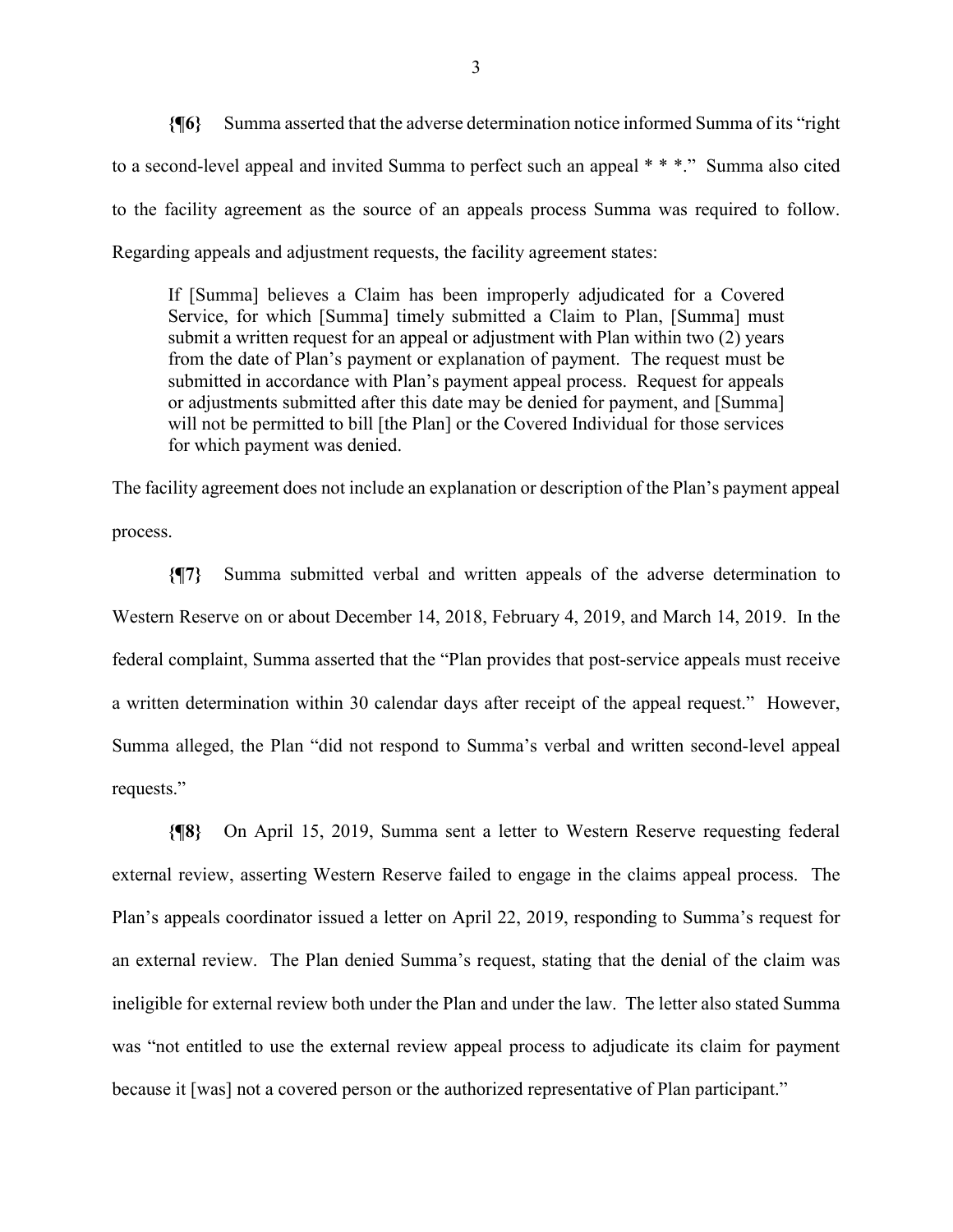**{¶9}** Summa mailed a statement addressed to Mr. Seiler on May 16, 2019, requesting payment in the amount of \$341,339.50. On May 23, 2019, Summa opened the Estate as a creditor of the Estate. The probate court granted Summa's application and appointed Summa administrator of the Estate.

**{¶10}** Summa presented its creditor claim against the Estate on June 14, 2019. Summa alleged that the Estate is indebted in the amount of \$341,339.50 for medical services provided to Mr. Seiler, which had recently become his financial obligation. Summa acknowledged the sixmonth window that generally applies to creditor claims but asserted that its claim did not accrue until the end of its appeals process on April 23, 2019. Summa moved the probate court—and itself as the administrator—to allow its claim as a timely contingent claim.

**{¶11}** Summa filed the federal complaint asserting ERISA claims against Western Reserve on June 27, 2019. Meanwhile, Western Reserve appeared and filed an objection to Summa's creditor claim in the probate court. Western Reserve challenged Summa's contention that the claim was contingent and argued, inter alia, the claim was time-barred and Summa was not a creditor of the Estate. The federal district court stayed the matter pending the probate court's ruling on the objection to Summa's creditor claim because the ruling would be central to the issue in the federal case: "whether Summa may bring an ERISA claim in [federal court] as Administrator of the Estate."

**{¶12}** Summa and Western Reserve briefed the issues for the probate court and submitted the matter to a magistrate for decision. The magistrate found that Summa's claim did not accrue until the Plan made its final decision that it would not cover the cost of services Summa provided to Mr. Seiler. The magistrate concluded that Summa's claim was "merely contingent" and not "ripe for presentment" to the Estate until Western Reserve's ultimate denial of payment. The

4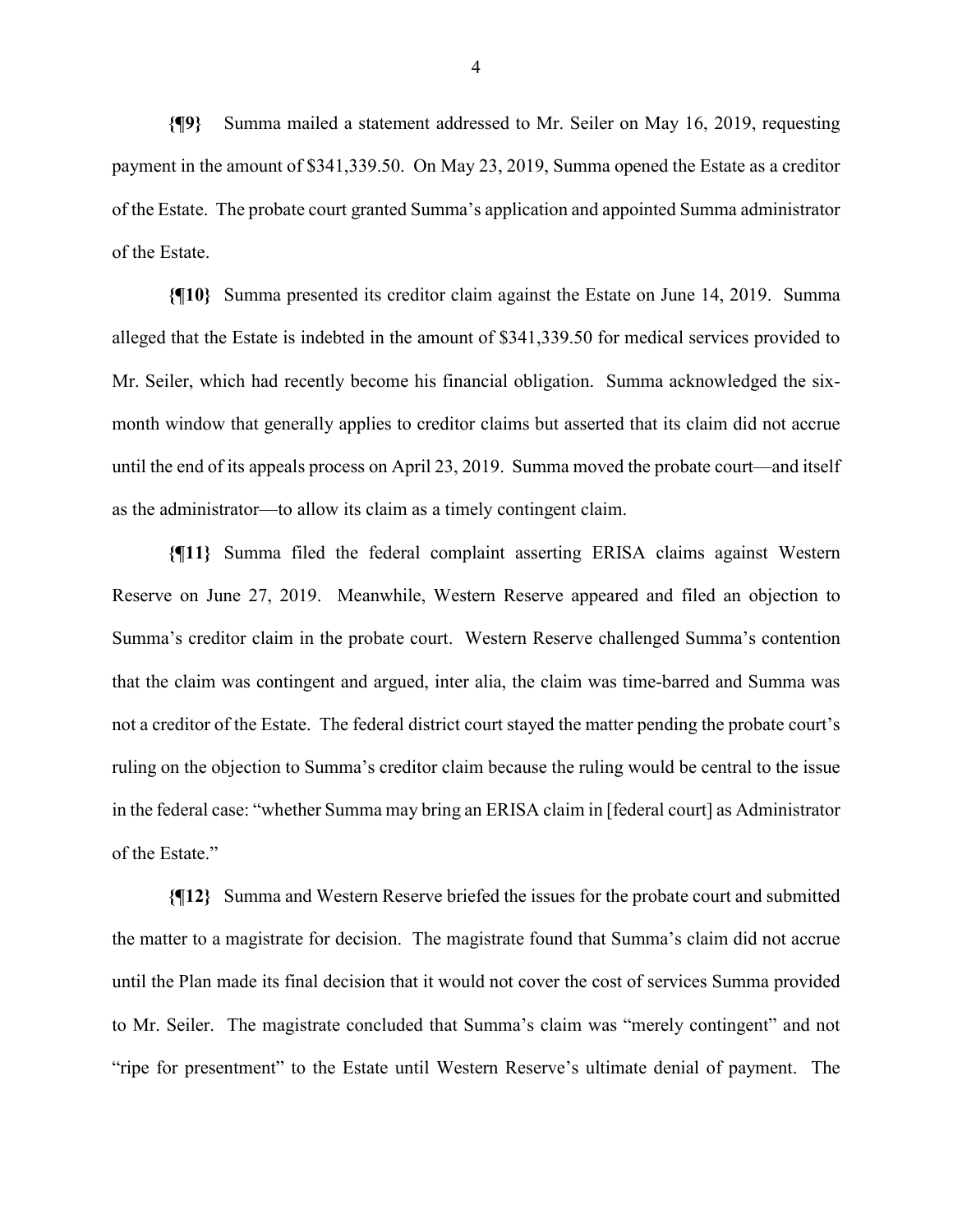magistrate interpreted the Plan's April 23, 2019<sup>2</sup> letter informing Summa it was ineligible for federal external review as the Plan's "final decision to deny the payment of medical bills that were incurred for [Mr. Seiler's] care." Consequently, the magistrate concluded this "final" or "ultimate" denial occurred at the culmination of an "administrative process" or an "administrative appeals process on April 23, 2019." The magistrate deemed April 23, 2019, the date Summa's claim accrued and became ripe for presentment.

**{¶13}** Western Reserve objected to the magistrate's decision, contending that Summa's claim was not contingent because it accrued when medical services were rendered to Mr. Seiler, the facility agreement had no impact on Summa's statutory obligations to comply with Ohio law, and the decision was based on an improper public policy argument. The probate court overruled Western Reserve's objections and issued its judgment affirming and adopting the magistrate's decision. The trial court held: "Summa's claim for medical expenses was contingent on how much, if any, [Western Reserve] would cover. The final decision by [Western Reserve], some time in the making, marks the time for the claim to move from contingent to settled and thus, establishes the moment of accrual of the claim. Therefore, the claim and the filing fall within the statute of limitations under R.C. 2117.37." The probate court entered judgment allowing Summa's claim as a creditor.

**{¶14}** Western Reserve timely appealed the trial court's decision and has raised one assignment of error for our review.

5

 $\frac{1}{2}$ <sup>2</sup> Throughout the record, reference is made to the "April 23" letter. This letter is actually dated April 22, 2019, but it appears to have been faxed to Summa on April 23, 2019. For the sake of consistency, we will use April 23, 2019 when referring to the letter.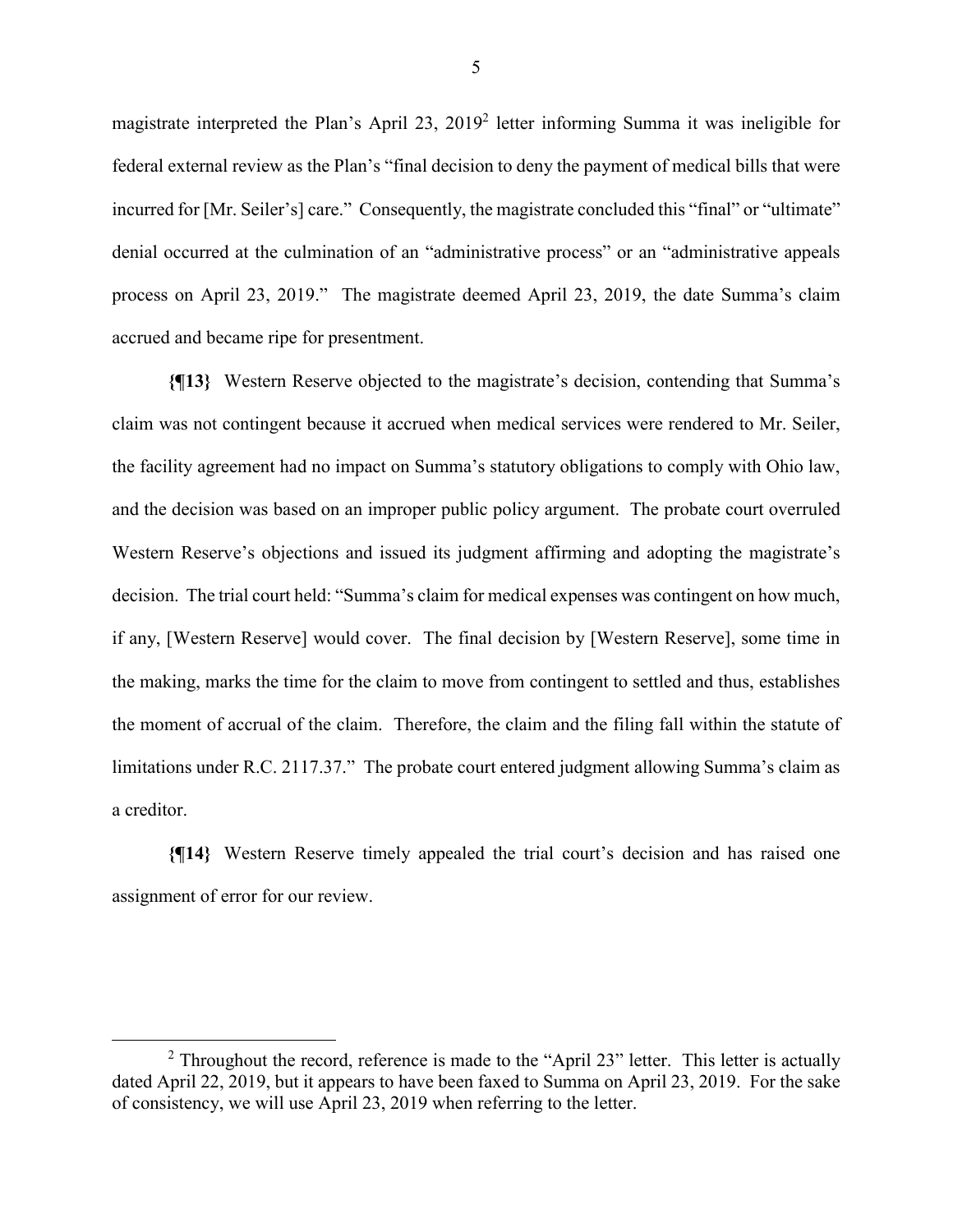## **Assignment of Error**

**The trial court erred by classifying Summa's creditor's claim as a "contingent claim" under [R.C.] 2117.37 based on the court's conclusion that the hospital could not present its claim against its patient until learning whether health insurance would pay any of the patient's liability.** 

**{¶15}** In its sole assignment of error, Western Reserve argues the probate court erred by interpreting R.C. 2117.37 to conclude that a hospital's uncertainty as to whether health insurance would cover payment for medical services provided to an insured patient prevented the accrual of the claim, rendered the hospital's claim contingent, and provided an exception to the requirements of R.C. 2117.06 for the presentment of a claim. Western Reserve argues Summa's claim against the Estate was a "presentable unmatured claim" under R.C. 2117.06, and not a "contingent claim" under R.C. 2117.37. Western Reserve also contends, "[a]s a matter of law, for purposes of the presentment statutes, a hospital's cause of action for payment for medical services provided to a deceased patient arises and accrues when the services are rendered. The accrual of the hospital's cause of action against its patient is entirely unrelated to a third-party insurer's later decision whether to pay for the services."

**{¶16}** This Court generally reviews a trial court's action regarding a magistrate's decision for an abuse of discretion. *Fields v. Cloyd*, 9th Dist. Summit No. 24150, 2008-Ohio-5232, ¶ 9. "In so doing, we consider the trial court's action with reference to the nature of the underlying matter." *Tabatabai v. Tabatabai*, 9th Dist. Medina No. 08CA0049-M, 2009-Ohio-3139, ¶ 18. This Court applies a de novo standard of review to an appeal from a trial court's interpretation and application of a statute. *In re Piesciuk*, 9th Dist. Summit No. 26274, 2012-Ohio-2481, ¶ 6. A de novo review requires an independent review of the decision of the trial court without deference to

II.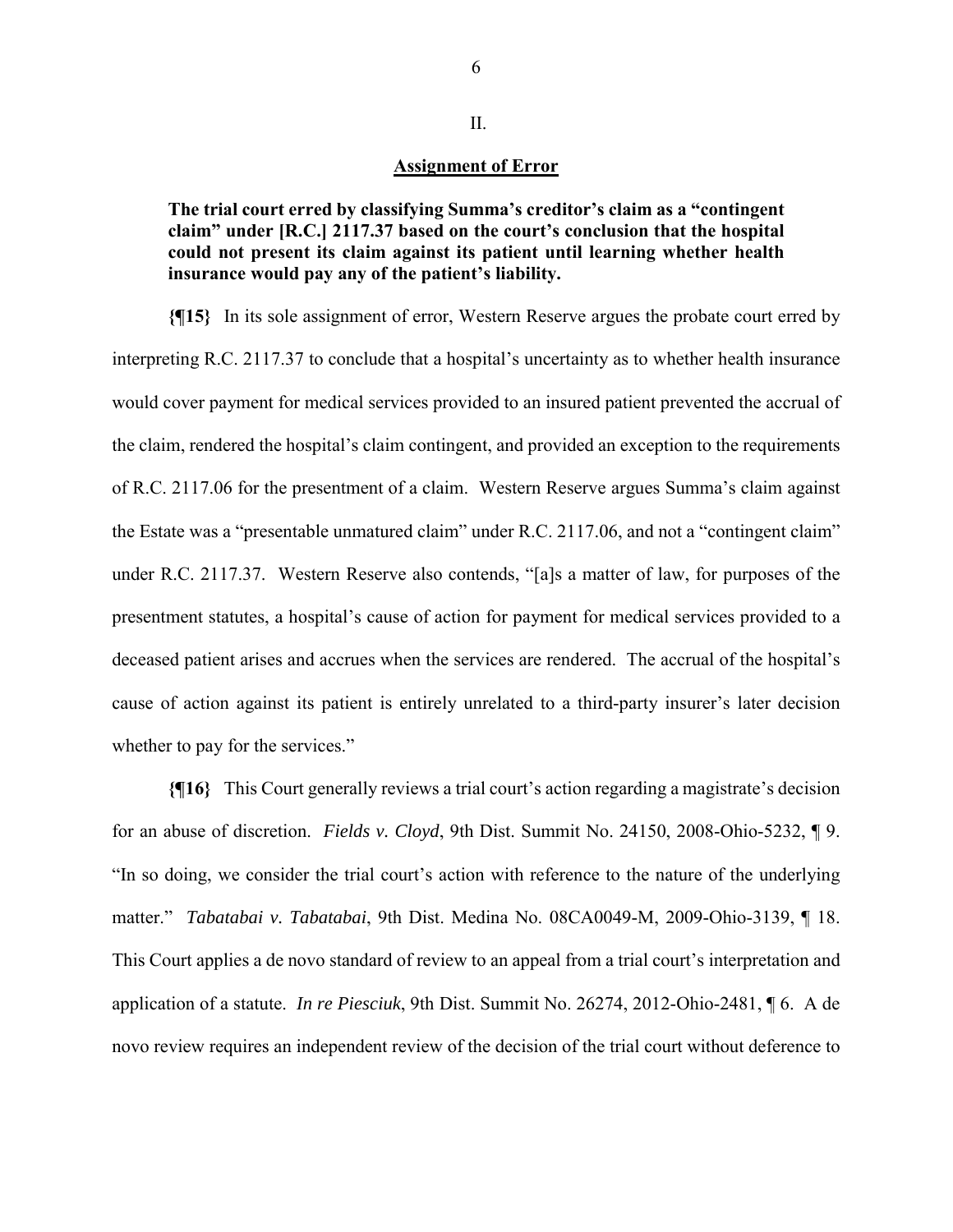the trial court's determination. *Id*., quoting *State v. Consilio*, 9th Dist. Summit No. 22761, 2006- Ohio-649, ¶ 4.

**{¶17}** R.C. 2117.06 dictates the procedure for the presentation and allowance of creditor claims. The statute provides in pertinent part that "[a]ll creditors having claims against an estate, including claims arising out of contract, out of tort, on cognovit notes, or on judgments, whether due or not due, secured or unsecured, liquidated or unliquidated, shall present their claims \* \* \*" in writing to the executor or administrator of an estate, "[a]fter the appointment of an executor or administrator and prior to the filing of a final account or a certificate of termination \* \* \*." R.C.  $2117.06(A)(1)(a)$ . Regarding the time for presenting a claim to an estate, R.C. 2117.06(B) specifies "all claims shall be presented within six months after the death of the decedent, whether or not the estate is released from administration or an executor or administrator is appointed during that six-month period." A "claim that is not presented within six months after the death of the decedent shall be forever barred as to all parties," and "[n]o payment shall be made on the claim and no action shall be maintained on the claim, except as otherwise provided in [R.C. 2117.37 to 2117.42] with reference to contingent claims." R.C. 2117.06(C).

**{¶18}** There is no dispute that Summa did not satisfy R.C. 2117.06(A)(1). The issue here is whether Summa's claim—presented beyond the expiration of the statutorily prescribed six months after the death of Mr. Seiler—met an exception to R.C. 2117.06 for the presentation of contingent claims. If, at the time of a decedent's death, a claim is contingent, but "a cause of action subsequently accrues on the claim, it shall be presented to the executor or administrator, in the same manner as other claims, before the expiration of six months after the date of death of the decedent, or before the expiration of two months after the cause of action accrues, whichever is later \* \* \*." R.C. 2117.37.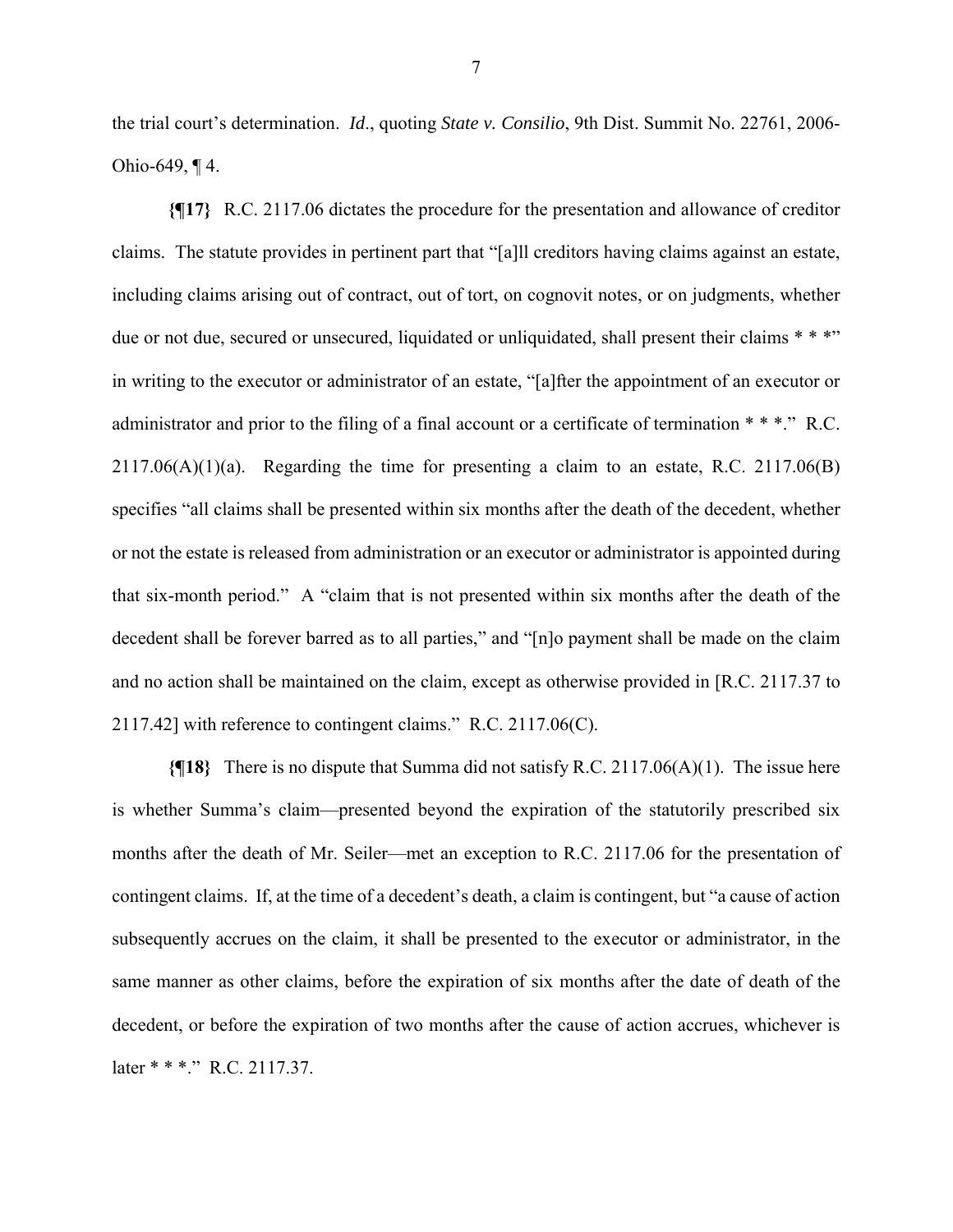**{¶19}** A contingent claim is one where liability depends on a future event which may or may not occur; it is the "element of dependency upon an uncertainty which renders a claim contingent." *Pierce v. Johnson*, 136 Ohio St. 95, 98-100, (1939) (concluding that an unliquidated claim for damages arising out of tort does not fall within the exception for contingent claims). A "contingent debt is one in which there is a triggering event or some condition precedent for the debt to exist." *In re Estate of Jarriett v. Parkview Fed. Sav. Bank*, 8th Dist. Cuyahoga No. 93289, 2010-Ohio-1434, ¶ 20

**{¶20}** "A contingent claim must not be confused with an unmatured claim." *Keifer v. Kissell*, 83 Ohio App. 133, 137 (2d Dist.1947). An unmatured claim, which must be presented whether due or not due, "is one where the liability is certain but the maturity or due date has not arrived; whereas, a contingent claim is one where the liability depends upon some indefinite or uncertain future event which may never happen and liability may never arise." *Id*. (discussing the 1941 amendments to the Probate Code, G.C. 10509-112, distinguishing between unmatured and contingent claims).

**{¶21}** Generally, medical bills and expenses related to a decedent's last sickness must be presented to an estate pursuant to the statutory requirement within six months of the decedent's death. *In re Estate of Greer*, 197 Ohio App.3d 542, 2011-Ohio-6721, ¶ 7-9 (1st Dist.); *see also Embassy Healthcare v. Bell*, 155 Ohio St.3d 430, 2018-Ohio-4912, ¶ 29 (creditor with a contractual claim to payment for services rendered to decedent must present its claim to an estate in accordance with R.C. 2117.06).

**{¶22}** Here, the probate court concluded the "amount" of Summa's claim was contingent until it was finally settled as to the amount the insurance would pay, if anything, and therefore uncertain until Western Reserve made its final decision. The probate court accepted Summa's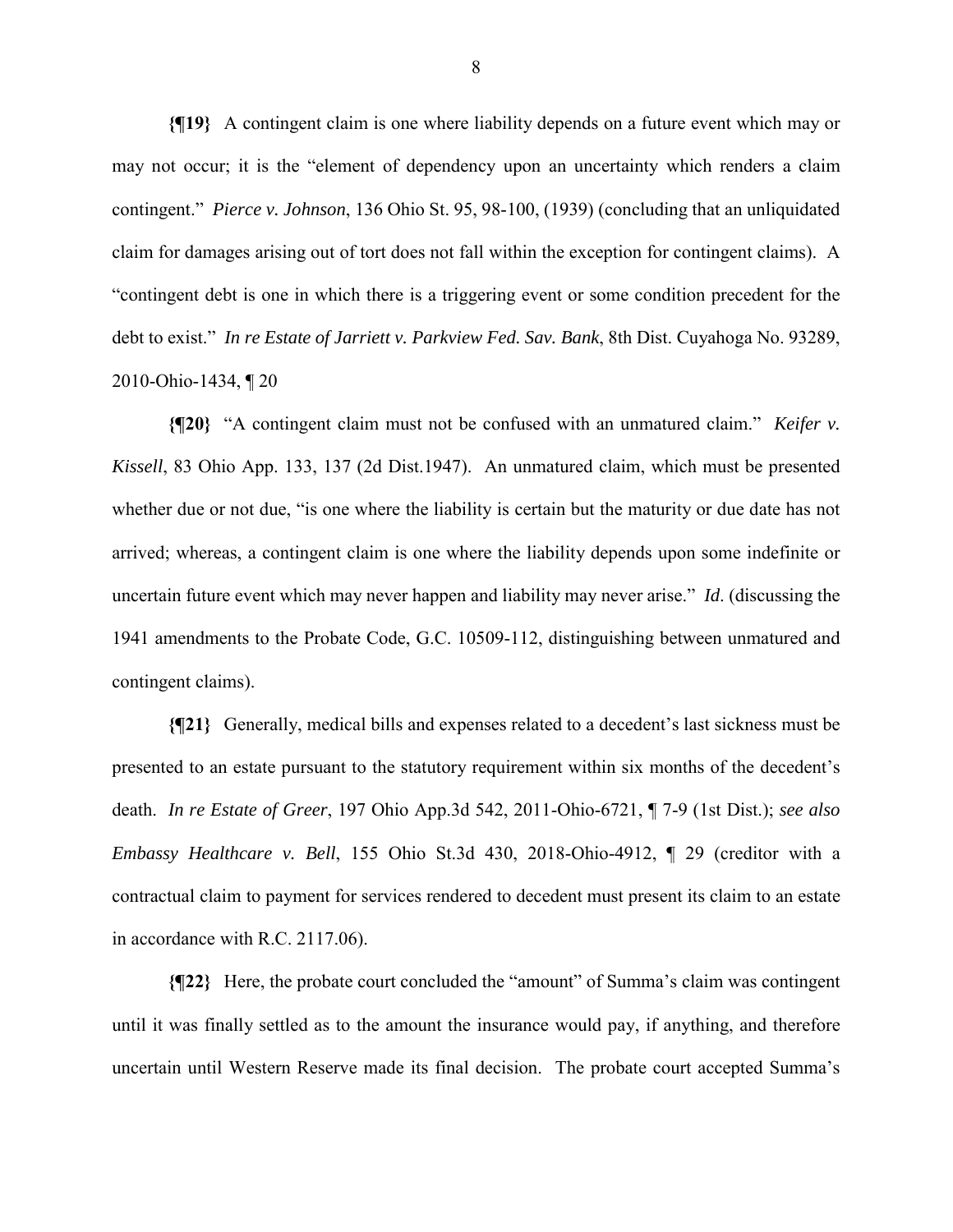assertion that Western Reserve made its "final determination denying the claim" at the "conclusion of the appeal process" on April 23, 2019. Referring to the facility agreement, the court stated that "Summa could not know the amount of the claim until the final determination to pay or deny the claims by [Western Reserve] under this contractual provision." Further, the probate court purported to weigh the public policy in favor of timely presentation of claims and administration of estates embodied in R.C. 2117.06 against the legislative intent behind another statute the court deemed relevant, R.C. 1751.60. R.C. 1751.60(A) states that a "health care facility that contracts with a health insuring corporation to provide health care services to the health insuring corporation's enrollees or subscribers shall seek compensation for covered services solely from the health insuring corporation and not, under any circumstances, from the enrollees or subscribers, except for approved copayments and deductibles." R.C. 1751.60(D) clarifies that nothing in the statute "shall be construed as preventing a provider or health care facility from billing the enrollee or subscriber of a health insuring corporation for noncovered services." In its analysis, the probate court noted that R.C. 1751.60 reinforces that the legislature intended for the system to work as it did here, with a provider seeking payment through the health insurer first and pursuing claims against the estate once payment is denied.

**{¶23}** Western Reserve argues the presence of a contingent event, "such as the question of who may pay a decedent's existing liability," will not necessarily render the underlying claim "contingent" withing the meaning of R.C. 2117.37. Western Reserve contends this debt existed, and the cause of action accrued, as soon as Summa provided services to Mr. Seiler, and any argument to the contrary would confuse liability with a creditor's ability to collect on a debt. Consequently, Western Reserve argues the probate court erred in its conclusion that Summa's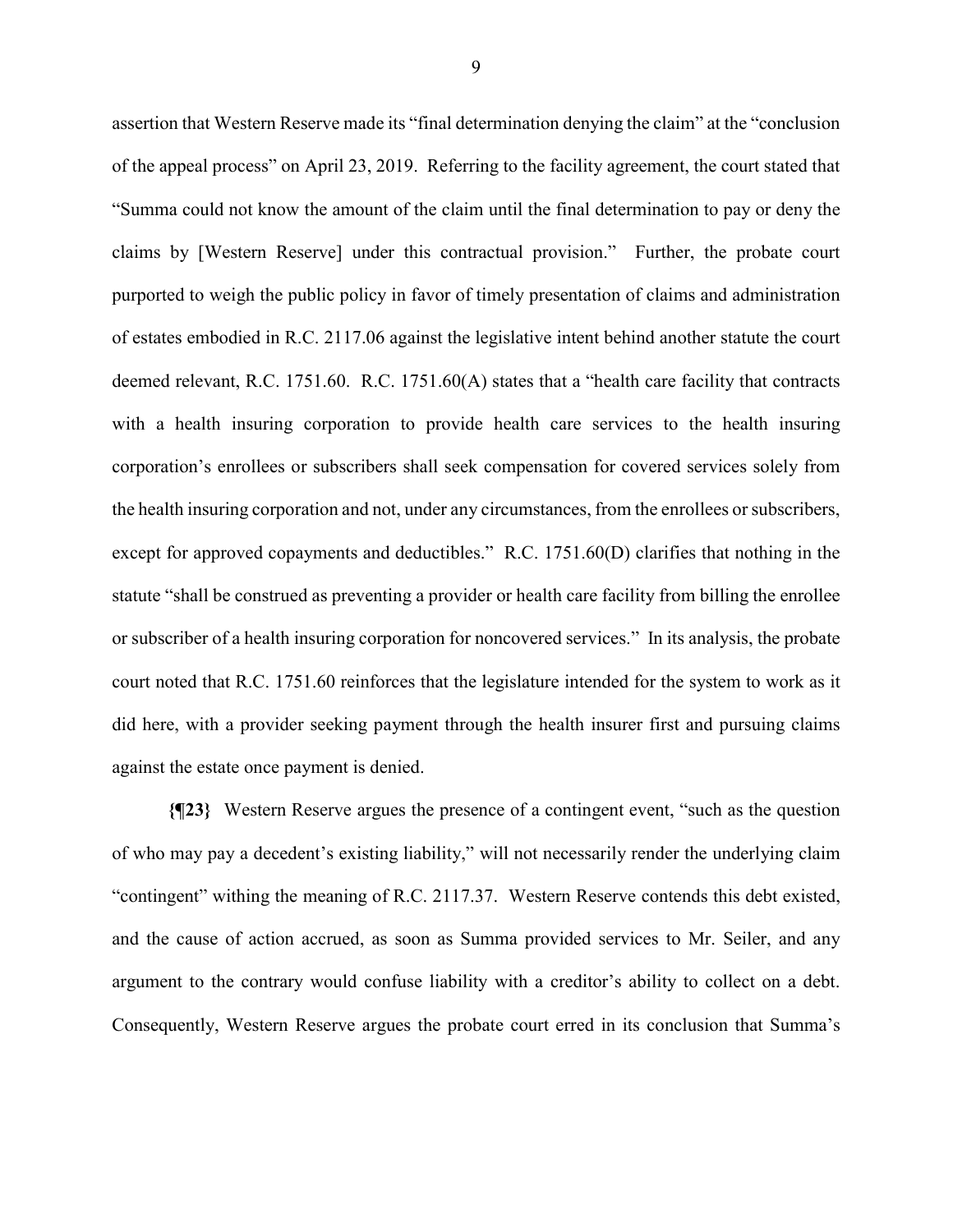claim remained contingent until its cause of action accrued at the conclusion of the Plan's appeal process on April 23, 2019.

**{¶24}** Summa maintains that the issue of coverage created the future uncertainty that made its claim contingent. Summa contends the probate court correctly determined that the claim did not accrue, and Summa could not present a claim against the Estate, until the contingency was resolved when the Plan made its final adverse determination. Summa asserts the probate court correctly concluded that the April 23, 2019 letter from Western Reserve was the relevant uncertain event.

**{¶25}** Contrary to the probate court's finding, there is no indication that the "amount" of the of the debt was ever uncertain. As of September 12, 2018, the amount Summa claimed due for medical services totaled \$341,339.50. That amount remained unchanged. The only uncertainty was what portion of that amount Mr. Seiler, as a covered individual, would ultimately be responsible for paying out of pocket. Resolution of this uncertainty rested on a decision from Western Reserve as to whether some or all of the services provided to Mr. Seiler were covered services.

**{¶26}** Western Reserve sent notice on October 15, 2018, informing Summa of its decision to deny coverage for the services Summa provided to Mr. Seiler during his final illness. Assuming arguendo that Summa was statutorily or contractually prohibited from presenting its claim against the Estate until the Plan determined Summa's services were not covered services, Summa had notice as of October 15, 2018, that Western Reserve had deemed these noncovered services. There is no legal authority or evidence in the record to support the conclusion of the probate court that Summa was prohibited from presenting its claim to the Estate after it received Western Reserve's adverse determination notice.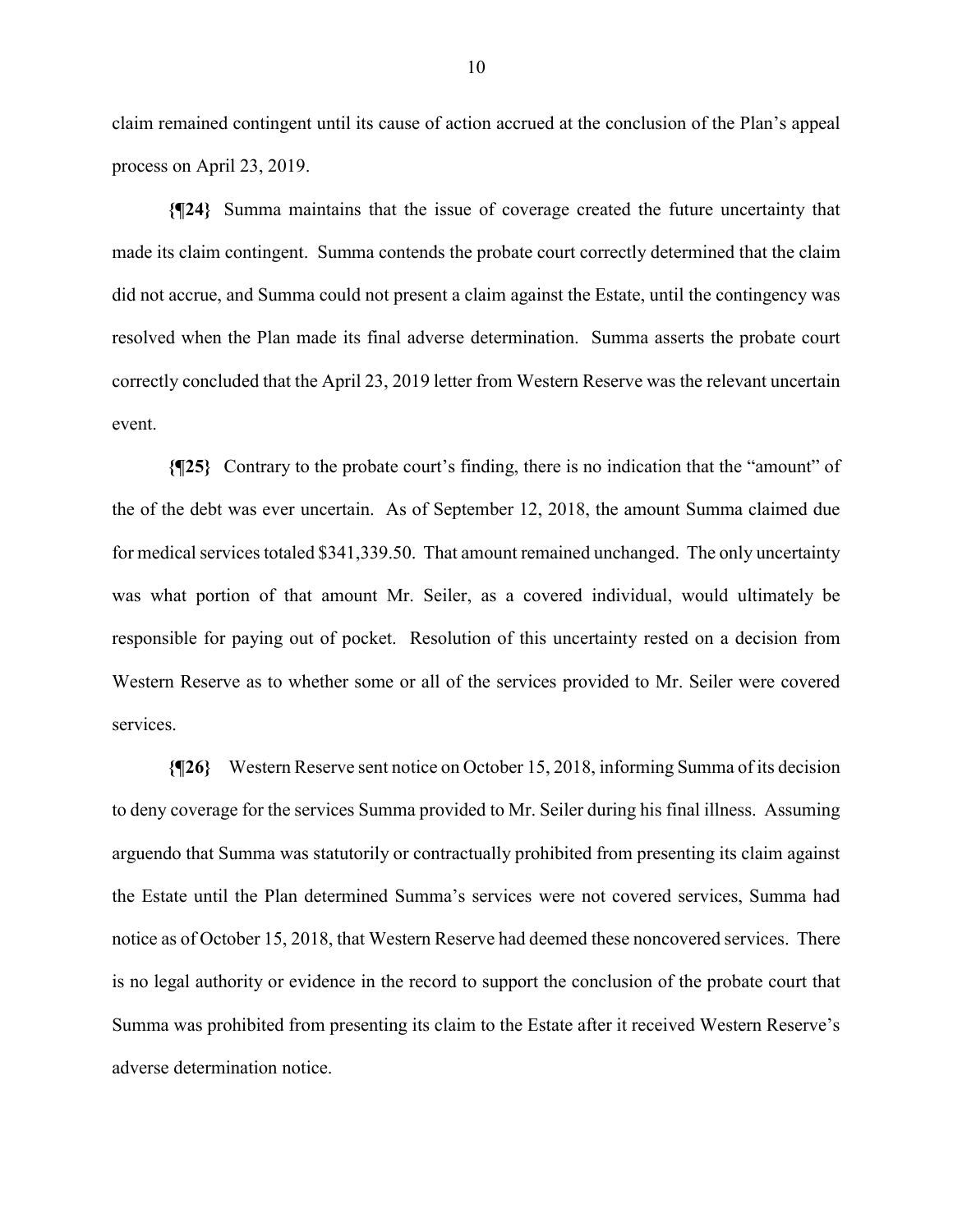**{¶27}** Summa failed to support its contention that it was bound to exhaust any contractual appeal or review requirements prior to presenting its claim to the Estate. The appeal process is not clearly identified, explained, or evidenced in the record. Nor is there evidence in the record to substantiate Summa's contention that the April 23, 2019 letter was, in fact, Western Reserve's final decision denying the claim and concluding this appeals process. This letter informed Summa that the denial in this case was not eligible for external review because it was not the type of denial contemplated by the Plan or the relevant federal regulation, 29 C.F.R. 2950.715-2719(d). Furthermore, the letter stated that Summa was "not entitled to use the external review appeal process to adjudicate its claim for payment because it [was] not a covered person or the authorized representative of a Plan participant."

**{¶28}** There is no support for the probate court's conclusion that Summa was required to follow an appeal process before presenting its claim to the Estate, nor for the court's conclusion that this uncorroborated appeals process concluded with the April 23, 2019 letter rejecting Summa's request for external review. Moreover, there is no authority to support the probate court's conclusion that a private health care facility's pursuit of an internal appeals process with a private health insurer could, in any event, toll the time for presenting a claim under R.C. 2117.06. Therefore, we conclude the probate court erred by concluding that Summa's claim accrued when it received the April 23, 2019 letter from Western Reserve, rather than the October 15, 2018, adverse determination notice denying coverage.

**{¶29}** Still, the question remains as to whether the uncertainty of coverage under the Plan rendered Summa's claim contingent or, as Western Reserve argues, unmatured—but noncontingent—and ripe for presentment under R.C. 2117.06. There are a variety of factors potentially impacting liability for medical expenses incurred in a decedent's last illness. Upon the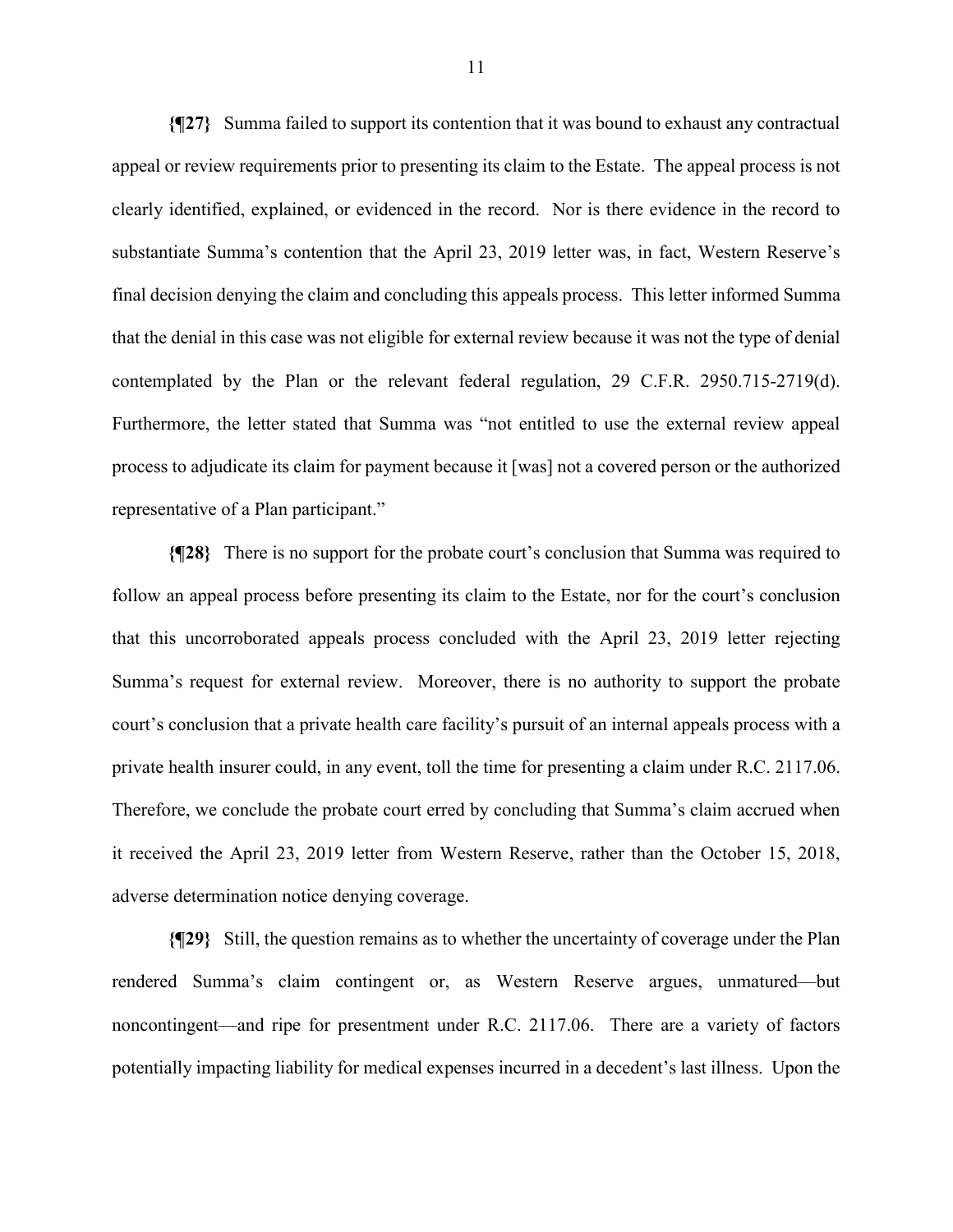limited facts in the record before us, and because such a decision is of no consequence in this particular case, we decline to further consider whether Summa could have presented its claim at the time services were rendered. Regardless of whether the claim was a noncontingent claim or a contingent claim that accrued on October 15, 2018, when Summa received Western Reserve's adverse determination notice that the services were not covered, Summa failed to timely present the claim.

**{¶30}** R.C. 2117.37 requires that a claim be presented "before the expiration of six months after the date of death of the decedent, or before the expiration of two months after the cause of action accrues, whichever is later \* \* \*." November 18, 2018 marks six months from the date of Mr. Seiler's death. Assuming without deciding that the cause of action arose on October 15, 2018, rather than at the time of his death, the expiration of two months after the cause of action accrued was December 15, 2018. Summa did not present its claim against the Estate until June 14, 2019, well beyond the time permitted by R.C. 2117.37.

**{¶31}** Even where there is no dispute that a claim is contingent, the claim is barred if not timely presented in accordance with R.C. 2117.37. *Pifer v. Raker*, 9th Dist. Medina No. 2010, 1991 WL 231312, \*1-2 (Nov. 6, 1991) (time for presenting a contingent claim ran from the date of judgment and, because an appeal of that judgment could not toll the time for presentment, the claim presented after the expiration of time under R.C. 2117.37 was barred); *Aiello v. Soranno*, 9th Dist. Summit No. 12068, 1985 WL 10853, \*1 (Sept. 11, 1985) ("Whether the claim presented was a contingent or non-contingent claim is of no consequence in this situation because in either case the claim was presented in an untimely manner."). Thus, we conclude, the probate court erred by concluding that Summa's claim was a timely filed contingent claim under R.C. 2117.37.

**{¶32}** Western Reserve's sole assignment of error is sustained.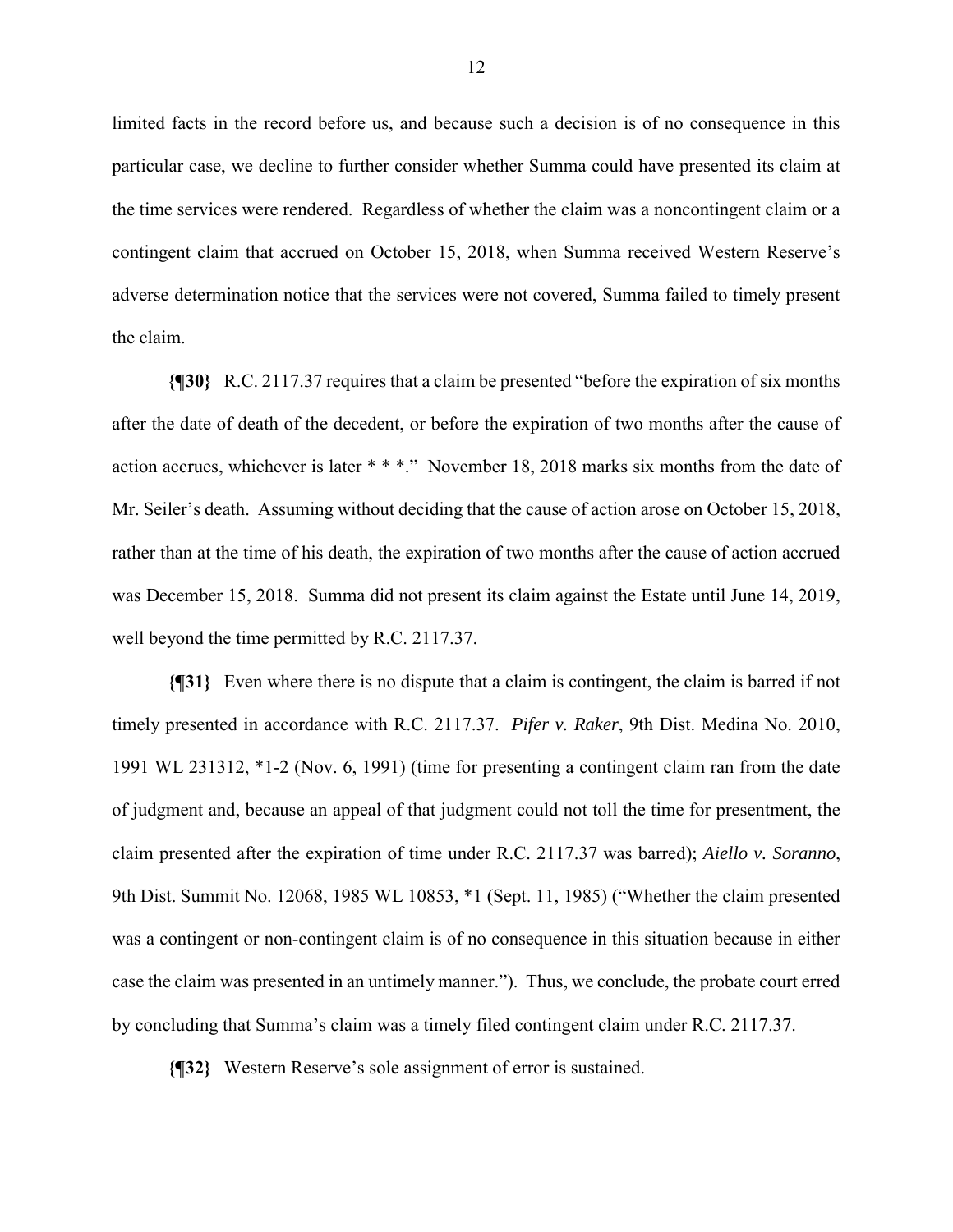**{¶33}** Western Reserve's assignment of error is sustained. The judgment of the Summit County Court of Common Pleas, Probate Division, is reversed, and the matter is remanded for proceedings consistent with this decision.

 $\overline{a}$ 

Judgment reversed, and cause remanded.

There were reasonable grounds for this appeal.

 We order that a special mandate issue out of this Court, directing the Court of Common Pleas, County of Summit, State of Ohio, to carry this judgment into execution. A certified copy of this journal entry shall constitute the mandate, pursuant to App.R. 27.

 Immediately upon the filing hereof, this document shall constitute the journal entry of judgment, and it shall be file stamped by the Clerk of the Court of Appeals at which time the period for review shall begin to run. App.R. 22(C). The Clerk of the Court of Appeals is instructed to mail a notice of entry of this judgment to the parties and to make a notation of the mailing in the docket, pursuant to App.R. 30.

Costs taxed to Appellee.

 JULIE A. SCHAFER FOR THE COURT

CALLAHAN, P. J. HENSAL, J. CONCUR.

III.